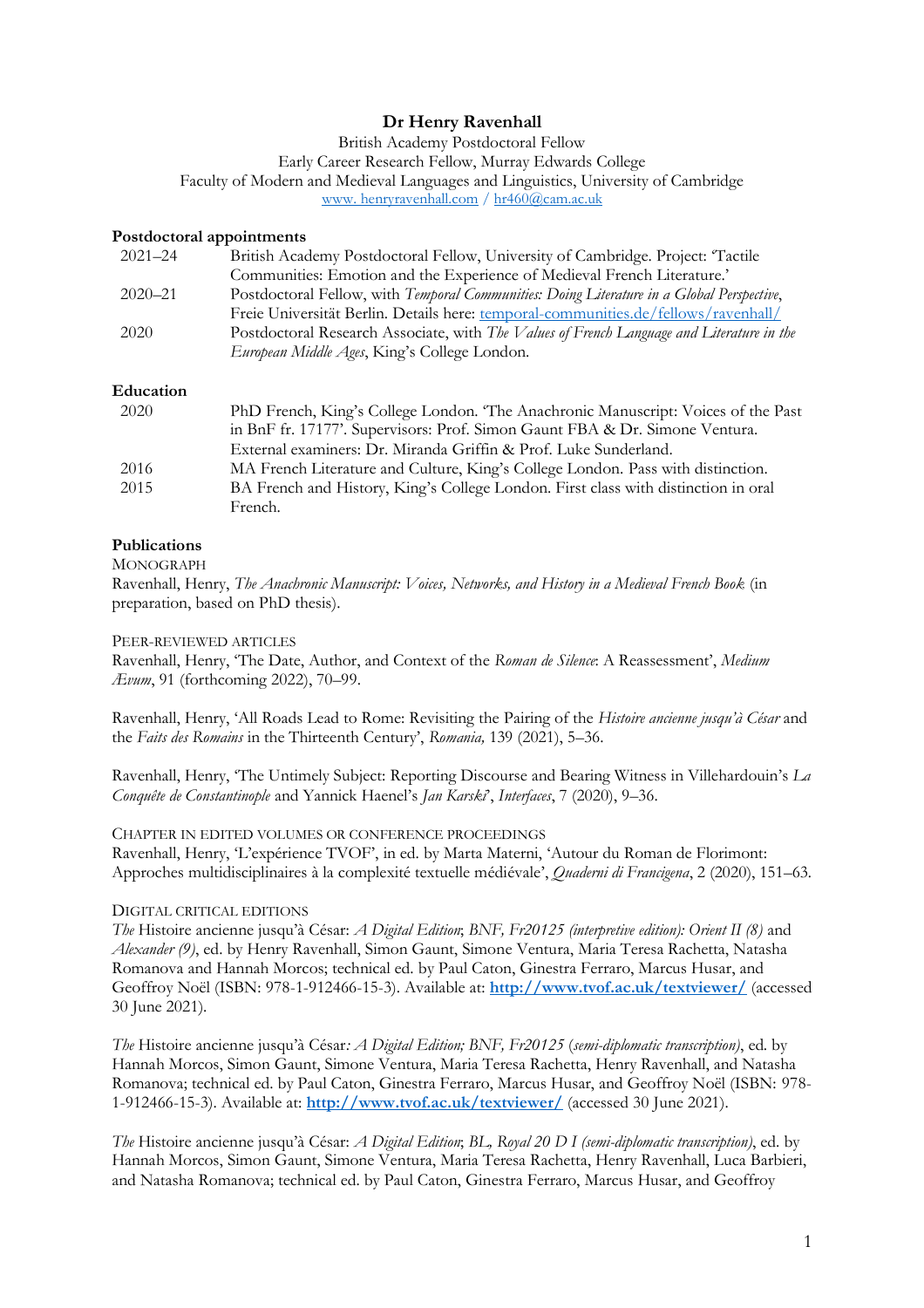Noël (ISBN: 978-1-912466-15-3). Available at: **<http://www.tvof.ac.uk/textviewer/>** (accessed 30 June 2021).

#### COLLABORATION ON DIGITAL TOOLS

*The* Histoire ancienne jusqu'à César: *Alignment*, by Maria Teresa Rachetta, Hannah Morcos, Simon Gaunt, Henry Ravenhall, Natasha Romanova and Simone Ventura; technical ed. by Paul Caton, Ginestra Ferraro, and Geoffroy Noël (ISBN: 978-1-912466-15-3). Available at: **[https://tvof.ac.uk/histoire](https://tvof.ac.uk/histoire-ancienne/alignment)[ancienne/alignment](https://tvof.ac.uk/histoire-ancienne/alignment)** (accessed 30 June 2021).

#### BLOG POSTS

Various academic blog posts for [www.tvof.ac.uk](http://www.tvof.ac.uk/) and an invited co-authored post for the British Library Medieval Manuscripts blog: [blogs.bl.uk/digitisedmanuscripts/2018/12/a-literary-giant](https://blogs.bl.uk/digitisedmanuscripts/2018/12/a-literary-giant.html)

#### OTHER WORKS SUBMITTED/IN PREPARATION

Ravenhall, Henry, 'Veiled Reading, Reading Veils: Textile Curtains and the Experiences of Medieval French Manuscripts  $(1200-1325)^{5}$  (c. 8,500 words + 1,000 words in appendix).

Ravenhall, Henry, 'Sense, Politics, and Experience in Manuscripts of the *Roman de Troie*', in ed. Emma Campbell and Luke Sunderland, *The Horizons of Medieval French and Occitan: New Approaches to Manuscripts and Texts* (Brill) (c.  $8,000$  words).

#### **Teaching**

|      | TRAINING AND QUALIFICATIONS                                   |
|------|---------------------------------------------------------------|
| 2019 | Associate Fellowship of the Higher Education Academy (AFHEA). |
| 2012 | CELTA (language teaching qualification).                      |

### UNIVERSITY TEACHING

|                                                            | Affiliated Lecturer in French at the University of Cambridge                 |
|------------------------------------------------------------|------------------------------------------------------------------------------|
| Lent 2022                                                  | FRB2: Translation from French (first year)                                   |
|                                                            | FR Medieval: Senses of the Text in Medieval France (graduate, co-taught with |
|                                                            | Miranda Griffin)                                                             |
| Graduate Teaching Assistant (GTA) at King's College London |                                                                              |
| $2019 - 20$                                                | French Language (second year)                                                |
|                                                            | Death and Desire: Love in pre-modern French literature (second year)         |
| $2018 - 19$                                                | French Language (second year)                                                |
|                                                            | Death and Desire: Love in pre-modern French literature (second year)         |
|                                                            | Weekly essay-writing workshop                                                |
| $2017 - 18$                                                | French Language (first year)                                                 |
|                                                            | Translation French to English/English to French (second year)                |
|                                                            | Weekly essay-writing workshop                                                |
|                                                            |                                                                              |

#### SELECTED RELEVANT EXPERIENCE

| 2016–17     | English teacher and joint coordinator for MFL at French NGO in Cambodia.            |
|-------------|-------------------------------------------------------------------------------------|
| $2015 - 16$ | Academic Intern for A-Level French at Alleyn's School London.                       |
| 2014, 2015  | Conducted a <i>stage anglais</i> on three occasions at Lycée Louis-le-Grand, Paris. |
| $2013 - 14$ | British Council English Language Assistant in Pau France                            |

#### 2013–14 British Council English Language Assistant in Pau, France.

#### **Awards and prizes**

| 2022 | Early Career Research Fellowship (non-stipendiary) at Murray Edwards College.             |
|------|-------------------------------------------------------------------------------------------|
| 2021 | Three-year British Academy Postdoctoral Fellowship (1 of 45; worth (299,571.73.)          |
| 2021 | Three-year Leverhulme Early Career Fellowship (declined).                                 |
| 2020 | Six-month Postdoctoral Fellowship from Freie Universität Berlin.                          |
| 2018 | IMS-Paris prize for PhD students (worth $\epsilon$ 350) for best paper proposal.          |
| 2017 | Full PhD funding (worth $(24,000 \text{ p/a})$ awarded by ERC studentship with The Values |
|      | of French Language and Literature in the European Middle Ages.                            |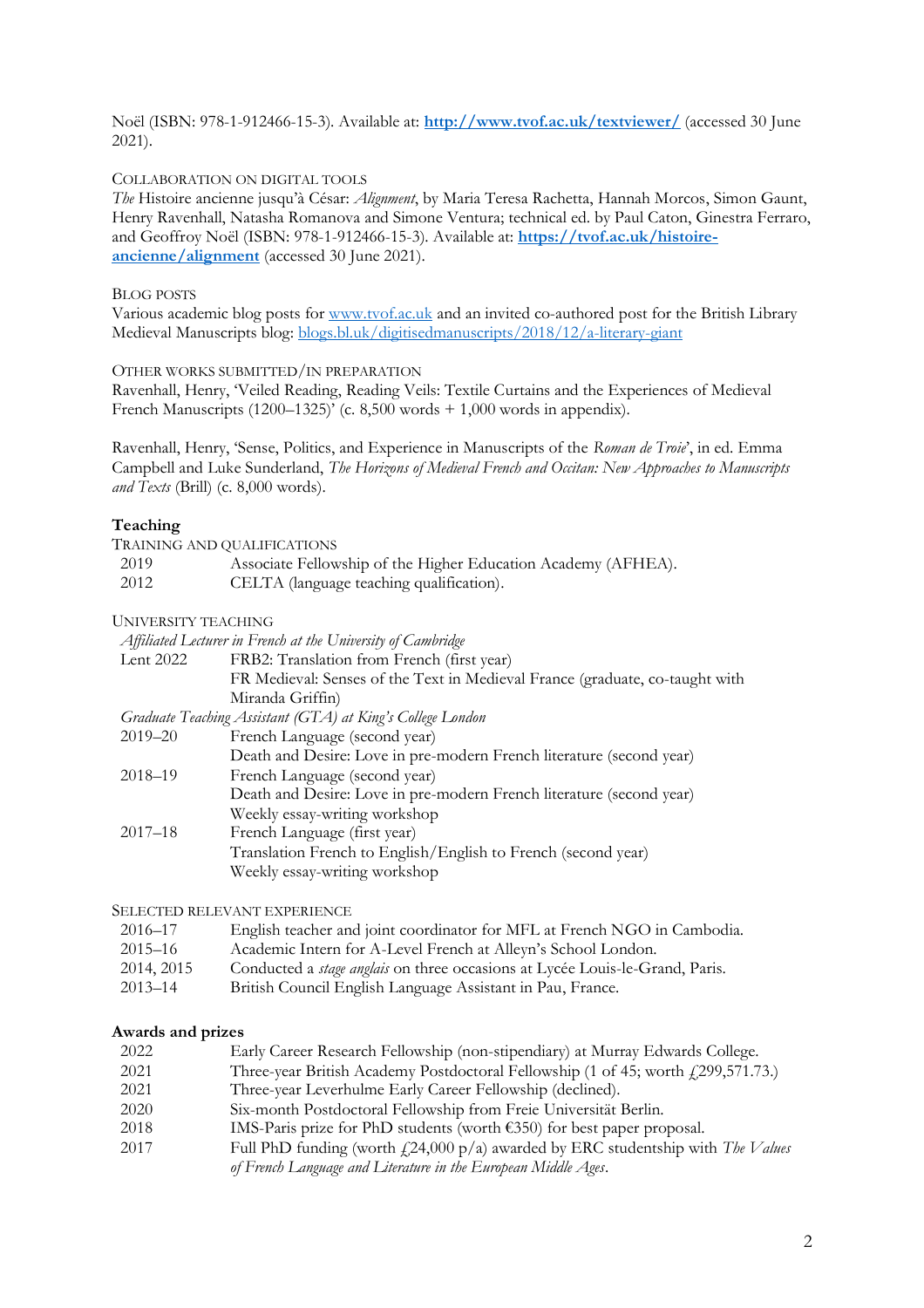| 2015       | LAHP Research Preparation Studentship for Modern Languages (1 of 5; full award of                  |
|------------|----------------------------------------------------------------------------------------------------|
|            | fees and stipend for MA at doctoral rate).                                                         |
| 2015       | Sévigné Studentship – full award of MA funding (1 of 1; declined).                                 |
| 2015       | Associateship of King's College (AKC) with distinction in 2015.                                    |
| 2013, 2015 | Commendations from Head of French department.                                                      |
| 2013       | King's myScholarship (worth $f(1,800)$ ) for academic achievement.                                 |
| 2013       | John Taylor Book Prize for highest score in 2 <sup>nd</sup> -year modern French literature course. |

#### **Editorial responsibility**

2018–20 Main editor for 30+ peer-reviewed blog posts at [www.tvof.ac.uk.](http://www.tvof.ac.uk/)

# **Organisational responsibility**

| 2022        | International Workshop at Freie Universität Berlin, Touching Troy: Mediation,  |
|-------------|--------------------------------------------------------------------------------|
|             | Materiality, Intermediality'.                                                  |
| 2019        | London Postgraduate French Conference, 'Bearing Witness (Témoignages').        |
| 2019        | TVOF conference, KCL & British Library, 'Narrating History across Languages in |
|             | Medieval Europe'.                                                              |
| 2018        | TVOF international workshop on the Histoire ancienne jusqu'à César.            |
| $2017 - 19$ | TVOF seminars (triannual).                                                     |

# **Selected presentations**

| Cambridge Medieval English Research Seminar. 'Bookish Attachments: Reading the         |
|----------------------------------------------------------------------------------------|
| Touch of Medieval French and Occitan Romance' (invited).                               |
| Workshop 'Körper in Gemeinschaft', Temporal Communities: Doing Literature in a Global  |
| Perspective, Freie Universität Berlin. 'Touching Communities: Corpus and Communauté in |
| Jean-Luc Nancy' (invited, with Simon Godart).                                          |
| St Andrews Medieval Institute Research Seminar (online). 'Between Textual and          |
| Emotional Communities? Touch and Medieval French Literary Culture' (invited).          |
| Oxford Medieval French Research Seminar, Maison française d'Oxford. 'Feeling           |
| Medieval French Literature: Touch, Experience, Materiality' (invited).                 |
| Online Medieval French Seminar (hosted by Durham University). 'Making Sense of         |
| the Roman de Troie (with Jean-Luc Nancy)'. Watch: www.henryravenhall.com/talks         |
| SFS annual conference (online). 'What makes an image intolerable? The affective        |
| frames of medieval manuscripts'. Watch: www.henryravenhall.com/talks                   |
| ICLS British Branch conference, University of Cambridge (online). 'Benoît in the       |
| Veneto: The Roman de Troie of Vatican, BAV, Reg. Lat. 1505'.                           |
| Dark Archives 20/20, SSMLL/University of Oxford. 'Beyond the Veil: Manuscript          |
| Curtains and the Reading Experience, Medieval and Modern'. Watch:                      |
| www.henryravenhall.com/talks                                                           |
| Workshop 'Anonymity and Temporality', Freie Universität Berlin. 'The Untimely          |
| Speaker: Anonymity and Narrative Voice in BnF fr. 17177'.                              |
| TVOF Seminar, London. Le manuscrit anachronique: Les voix du passé dans le MS          |
| BnF fr. 17177' (paper presented in French).                                            |
| ICLS, University of Exeter. 'The "Histoire atelier" at Soissons and its network'.      |
| SFS annual conference, Royal Holloway University of London. 'Audible Pasts: Sense      |
| and Sound in Medieval French Rhymed Chronicles'.                                       |
| ICMS, Kalamazoo, USA. 'The future perfect? Deconstruction, re-assembly and             |
| innovation in the manuscripts of the Histoire ancienne jusqu'à César'.                 |
| Oxford Medieval Graduate Conference, Kellogg College. "Tu ne sivis mie la voie dou     |
| commencement": Deviant Politics and Deviant Textuality around the Figure of Pierre     |
| de la Broce'.                                                                          |
| International conference, 'Autour de Florimont. Textualité médiévale et textualité     |
| numérique', Université Grenoble Alpes. 'The Values of French Language and              |
| Literature in the European Middle Ages' (paper presented in French).                   |
|                                                                                        |